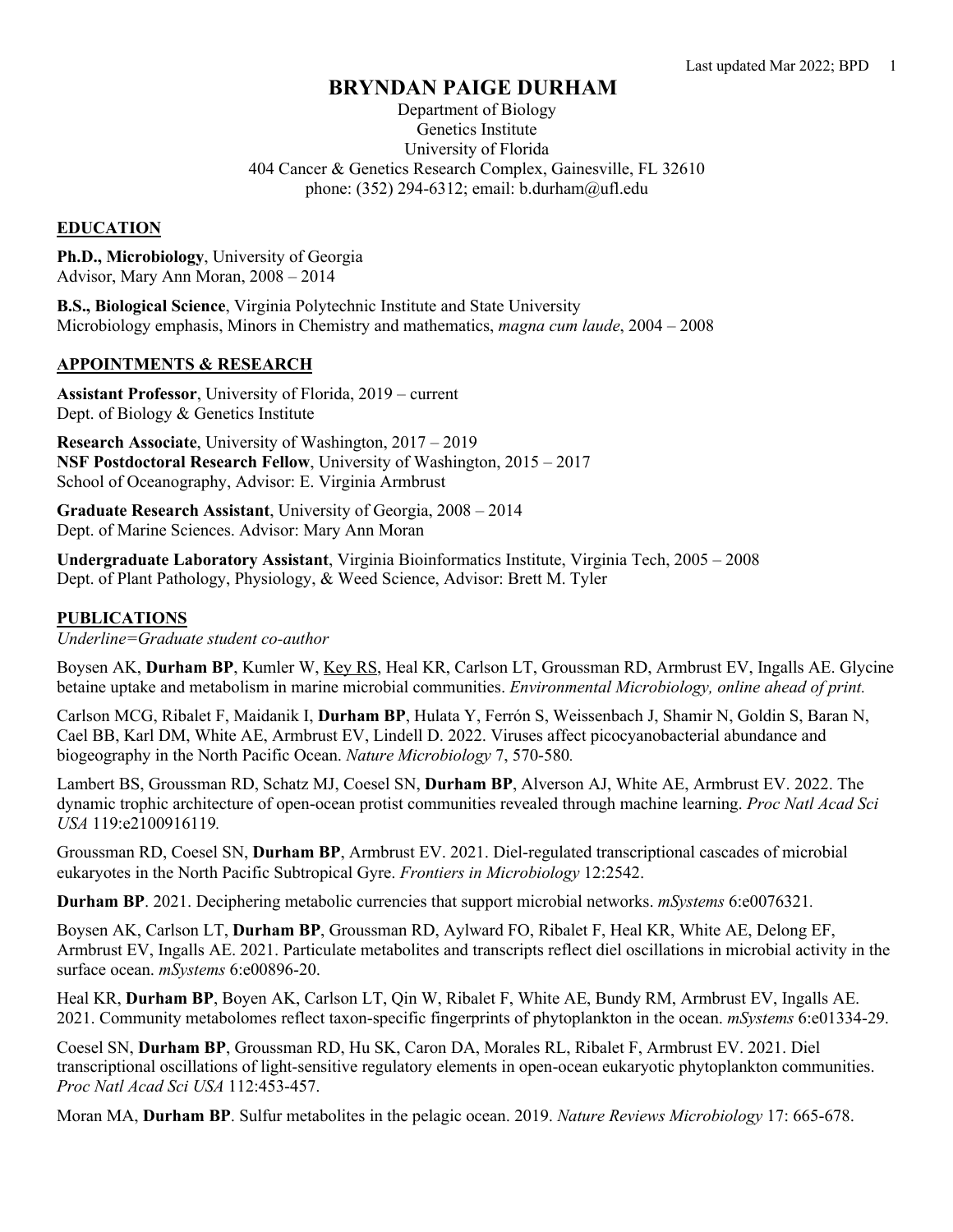Last updated Mar 2022; BPD 2

**Durham BP**, Boysen AK, Carlson LT, Groussman RD, Heal KR, Cain KR, Morales RL, Coesel SN, Morris RM, Ingalls AE, Armbrust EV. 2019. Sulfonate-based networks between eukaryotic phytoplankton and heterotrophic bacteria in the surface ocean. *Nature Microbiology* 4: 1706-1715.

Landa M, Burns AS, **Durham BP**, Esson K, Nowinski BC, Sharma S, Vorobev A, Nielsen T, Kiene RP, Moran MA. 2019. Sulfur metabolites that facilitate oceanic phytoplankton-bacteria carbon flux. *ISME Journal* 13:2536-2550.

Becker KW, Collins JR, **Durham BP**, Groussman RD, White AE, Fredricks HF, Ossolinski JE, Repeta DJ, Carini P, Armbrust EV, Van Mooy BAS. 2018. Daily changes in phytoplankton lipidomes reveal mechanisms of energy storage in the open ocean. *Nature Communications* 9: 5179.

**Durham BP**, Dearth SP, Sharma S, Amin SA, Smith CB, Campagna SR, Armbrust EV, Moran MA. 2017. Recognition cascade and metabolite transfer in a marine bacteria-phytoplankton model system. *Environmental Microbiology* 19:3500- 3513.

Amin SA, Hmelo LR, van Tol HM, **Durham BP**, Carlson LT, Heal KR, Morales RL, Berthiaume CT, Parker MS, Djunaedi B, Ingalls AE, Parsek MR, Moran MA, Armburst EV. 2015. Interaction and signalling between a cosmopolitan phytoplankton and associated bacteria. *Nature* 522:98-101.

Varaljay VA, Robidart J, Preston CM, Gifford SM, **Durham BP**, Burns AS, Ryan JP, Marin III R, Kiene RP, Zehr JP, Scholin CA, Moran MA. 2015. Single-taxon field measurements of bacterial gene regulation controlling DMSP fate. *ISME Journal* 9:1677-1686.

**Durham BP**, Sharma S, Luo H, Smith CB, Amin SA, Bender SJ, Dearth SP, Van Mooy BAS, Campagna SR, Kujawinski EB, Armbrust EV, Moran MA. 2015. Cryptic carbon and sulfur cycling between surface ocean plankton. *Proc Natl Acad Sci USA* 112:453-457.

**Durham BP**, Grote J, Whittaker KA, Bender SJ, Luo H, Grim SL, Brown JM, Casey JR, Dron A, Florez-Leiva L, Krupke A, Luria CM, Mine AH, Pather S, Talarmin A, Wear EK, Weber TS, Wilson JM, Church MJ, DeLong EF, Karl DM, Steward GF, Eppley JM, Kyrpides NC, Schuster S, Rappé MS. 2014. Draft genome sequence of marine alphaproteobacterial strain HIMB11, the first cultivated representative of a unique lineage within the Roseobacter clade possessing a remarkably small genome. *Standards in Genomic Sciences* 9:632-645.

Moran MA, Satinsky B, Gifford SM, Luo H, Rivers A, Chan LK, Meng J, **Durham BP**, Shen C, Varaljay VA, Smith CB, Yager PL, Hopkinson BM. 2013. Sizing up metatranscriptomics. *ISME Journal* 7:237-243.

# **UPCOMING PUBLICATIONS**

*Underline=Graduate student co-author*

**Durham BP**, Boysen AK, Heal KR, Carlson LT, Boccamazzo R, Deodato CR, Qin W, Cattolico RA, Armbrust EV, Ingalls AE. Chemotaxonomic patters in the metabolomes of marine microbial plankton. *Frontiers in Marine Science, in revision*.

Park J, **Durham BP**, Key RS, Groussman RD, Pinedo-Gonzalez P, Hawco NJ, John SG, Carlson MCG, Lindell D, Juranek L, Ferrón S, Ribalet F, Armbrust EV, Bundy RM. Siderophore production and utilization by microbes in the North Pacific Ocean. *Limnology & Oceanography, in review.*

## **GRANTS & OTHER SUPPORT**

*\*current*

*\****Durham BP** (PI), Reisch CR (coPI). "Linking metabolites and genetic pathways that facilitate marine microbial networks." 2022-2024. UF Research Opportunity Seed Fund. Total Award: \$90,000.

*\****Durham BP** (PI). Simons Early Career Investigator in Marine Microbial Ecology and Evolution Award. 2022 – 2025. Simons Foundation. Total award: \$666,000.

\*Subalusky A (PI), Ponciano JM (coPI), Longo A (Senior Personnel), **Durham BP** (Senior Personnel). "Meta-gut dynamics influence aquatic ecosystem processes." Award No. 2103884. 2021 – 2023. National Science Foundation. Total award: \$299,629. Funds to Durham: Direct \$5,473; Indirect: \$2,873.

\*McDaniel SF (PI), Rosenstiel TN (coPI), **Durham BP** (coPI). "The metabolic basis of bryophyte-microorganism interactions." 2021. DOE JGI Community Sequencing Program FY2021.

**Durham BP** (PI). Sample cruise request. 2021-2022. Florida Institute of Oceanography.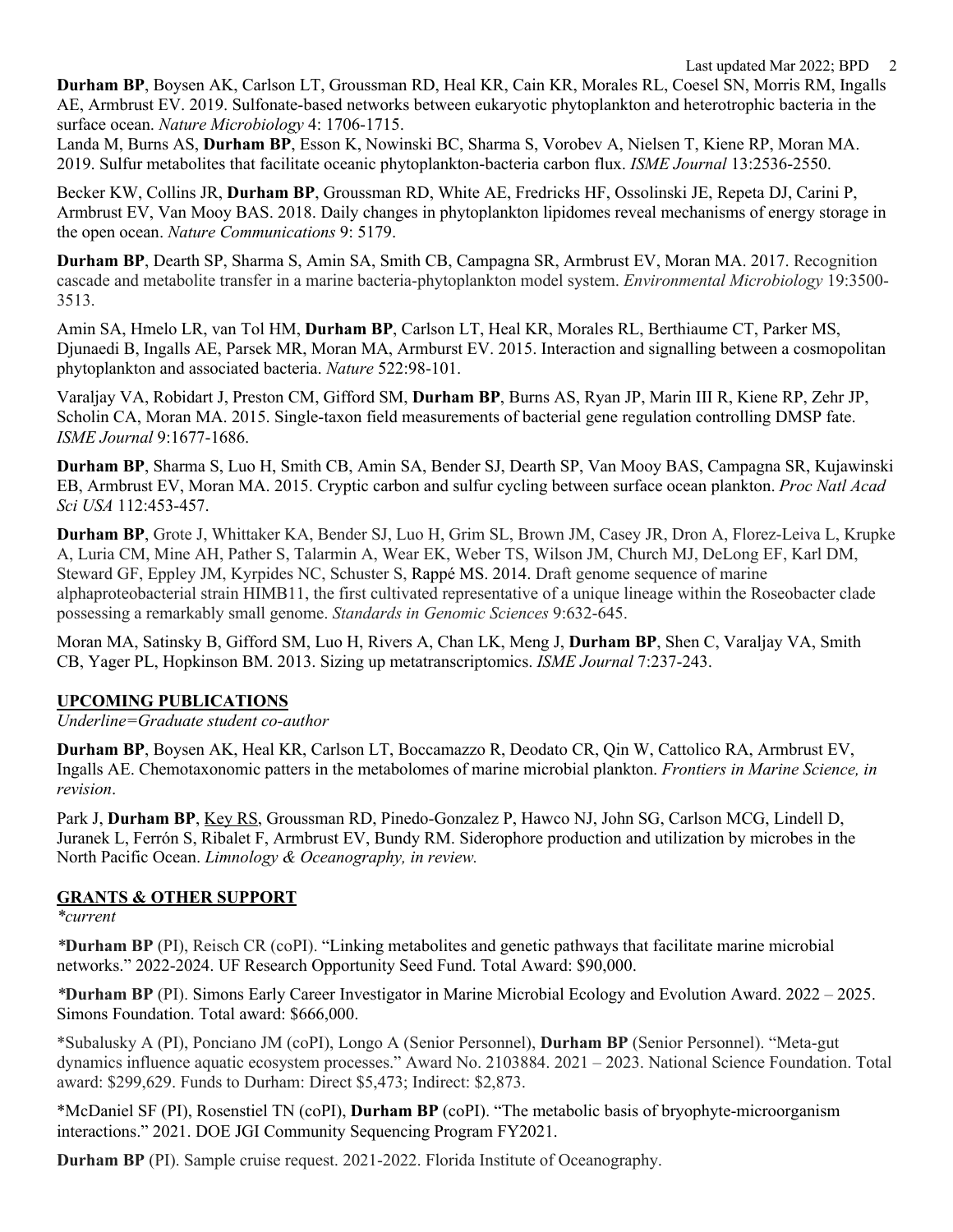**Durham BP** (PI). SCOPE Scholars Award: "Linking microbial taxonomy and metabolic activity in the North Pacific Transition Zone." Award No. 823165. 2021. Simons Foundation. Total award: \$60,000.

**Durham BP** (PI). OCE-PRF Track 1 (Broadening Participation): "Cryptic Sulfonate Cycling between Marine Phytoplankton and Heterotrophic Bacterioplankton." Award No. 1521564. 2015 – 2017. National Science Foundation. Total award: \$174,000.

**Durham BP** (PI). "2016 Gordon Research Seminar and Conference on Marine Microbes." Award No. 1643240. 2016. National Science Foundation: Biological Oceanography Program. Total award: \$12,900.

**Durham BP** (PI). "2016 Marine Microbes Gordon Research Seminar: Microbe Coexistence and Coevolution in a Changing Ocean." Award No. 430117. 2016. Simons Foundation. Total award: \$3,000.

Moran MA (PI), **Durham BP** (coPI). "Transcriptional Analysis of a Marine Bacteria-Phytoplankton Binary Model System." 2011. DOE JGI Community Sequencing Program FY2011.

## **TEACHING EXPERIENCE**

**Instructor of Record**, UF, BSC4930 Special Topics: Biological Oceanography, Spring 2021, Fall 2021 UF, BSC2010 Integrated Principles of Biology, Spring 2020, Fall 2020, Spring 2022

**Guest Lecturer**, UF, ZOO4403C Marine Biology, Fall 2019, Fall 2021 UF, GLY3083 Fundamentals of Marine Science, Spring 2020 UF, ZOO4403C Marine Biology, Fall 2019 UW, OCEAN/FISH/BIO 477: Seminar in Marine Biology, Winter 2019 UW, ESRM429: Ecosystem Services, Winter 2017

**Graduate Teaching Assistant**, UGA, MIBO2500L: Microbiology and Health Care, Spring 2011, 2012

### **SUPERVISORY EXPERIENCE**

*\*Student presentations & awards listed subsequently*

**Postdoctoral Advisor,** Nicole Lynn-Bell, UF: 2022 – current *(Biology; co-advised with Amanda Subalusky)*

**Graduate Advisor,** Laurel Meke, UF: 2021 – current (*Biology*) Rebecca S. Key, UF: 2020 – current *(Biology; co-advised with Stuart McDaniel)*

### **External Graduate Committee Member**,

McKenzie Powers, UGA, 2021– current, *Dept. Mar. Sci., advisors M Moran & B Hopkinson* Aneirin (Nye) Lott, UF: 2020 – current *(PMCB Program; advisor S Chen)* Garrett Sharpe, UNC, 2020 – current *(Dept. Mar. Sci.; advisors S Gifford & A Septer)*

**Undergraduate Research Mentor**, Priyanka Chandra; UF: 2022 – current

Alina Puthiyadam; UF: 2022 – current Ashley Ohall\*; UF: 2021 – current Mardeliz Martinez, UF: 2020 – 2021 Alora Richardson, UF: 2020 Kelsy Cain, UW: 2018 – 2019 Grace Workman, UW: 2016 – 2017 Rachel Boccamazzo\*, UW: 2016 – 2017 Vera Okolo\*, UW: 2015 – 2016 Blake Edwards\*, UGA: 2013 – 2014 Alyson Krisher, UGA: 2011 – 2013 Noah Lawler, UGA: 2009 - 2011

- UF Undergraduate Research Symposium, Student Poster Presenter, 2022: Ashley Ohall
- UF Journal of Undergraduate Research, Student Research Publication, 2022: Ashley Ohall
- UF University Scholar Award Recipient, 2021: Ashley Ohall
- UW Mary Gates Research Scholarship Recipient, 2017: Rachel Boccamazzo
- UW Ronald E. McNair Scholarship Recipient, 2017: Rachel Boccamazzo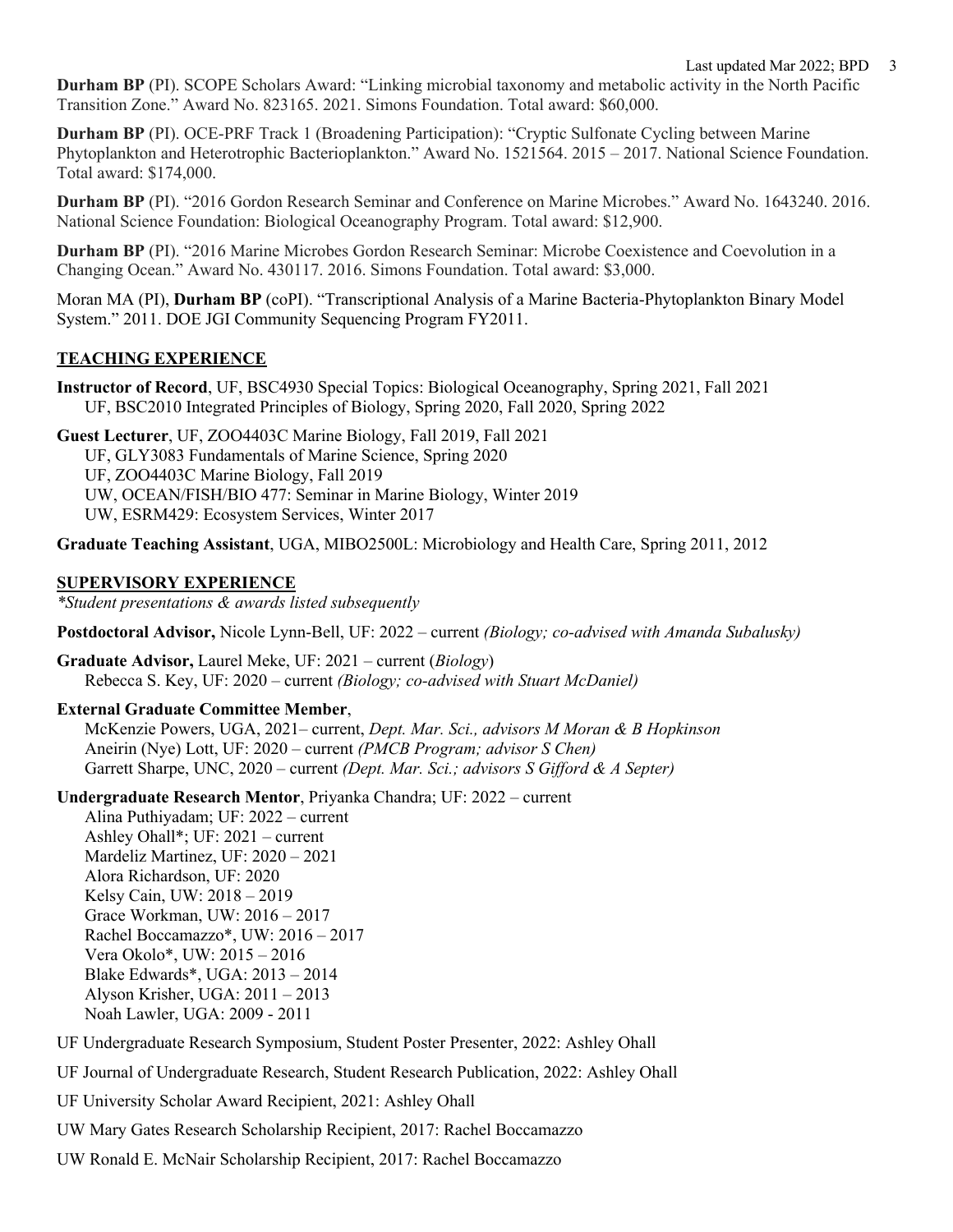- UW Undergraduate Research Symposium, Student Oral Presenter, 2017: Rachel Boccamazzo
- UW Undergraduate Research Symposium, Student Oral Presenter, 2016: Vera Okolo
- Emerging Researchers National Conference in STEM, Student Poster Presenter, 2016: Vera Okolo
- UW Genomics Outreach for Minorities Alliances for Learning and Vision for Underrepresented Americans (GenOM ALVA) Ceremony, Student Oral Presenter, 2015: Vera Okolo
- UW Summer Undergraduate Research Poster Session, Student Poster Presenter, 2015: Vera Okolo
- UGA Center for Undergraduate Research Opportunities (CURO) Symposium, Student Poster Presenter, 2014: Blake Edwards

## **DEPARTMENTAL SERVICE**

- UF Biology Department, Advisory Council member, 2020 current
- UF Biology Department, ad-hoc Hiring Priorities Committee member, 2022
- UF Biology Department, ad-hoc AI Committee member, 2020

### **COMMUNITY OUTREACH**

UW Marine Microbial Ecology for High School Teachers Program; Developer and Mentor, 2016 – 2017

Coastal Studies for Girls; Mentor, 2015 – 2017

Georgia Junior Science & Humanities Symposium; Volunteer, 2010, 2013

Stroud Elementary Science Night; Volunteer, 2011

Georgia Science & Engineering Fair; Volunteer, 2010, 2011

## **RESEARCH CRUISES**

R/V *Hogarth*; GoMicrobes, 25 – 28 February 2022, Gulf of Mexico

R/V *Kilo Moana*; Gradients-SCOPE program, 8 – 29 April 2019, North Pacific Gyres

R/V *Marcus G. Langseth*; Gradients-SCOPE program, 27 March – 13 June 2017, North Pacific Gyres

R/V K *Ka`imikai-O-Kanaloa*; Gradients-SCOPE program, 19 April – 4 May 2016, North Pacific Gyres

R/V *Thomas G. Thompson*; UNOLS Chief Scientist Training, 13 – 20 February 2016, San Diego Coast

R/V *Kilo Moana*; SCOPE program, 24 July – 6 August 2015, Station ALOHA

R/V *Thomas G. Thompson*; GeoMICS program, 16 – 22 May 2012, Line P

R/V *Kilo Moana*; C-MORE Summer Course, 12 – 22 June 2011, Station ALOHA

### **INVITED PRESENTATIONS**

Department of Microbiology, University of Georgia, Athens, GA, 18 November 2021. *Invited seminar by Microbiology Graduate Student Association.*

Department of Bacteriology, University of Wisconsin - Madison, Madison, WI, 11 November 2021. *Invited seminar.*

College of Marine Science, University of South Florida, St. Petersburg, FL, 15 October 2021 *(remote, by zoom). Invited seminar.*

Molecular Life of Diatoms Conference, 12 – 14 July 2021. *Invited oral presentation*.

Whitney Laboratory for Marine Bioscience, University of Florida, St. Augustine, FL, 19 March 2021 *(remote, by zoom). Invited seminar.*

Dept. of Physiological Sciences, University of Florida, Gainesville, FL, 10 November 2020 *(remote, by zoom). Invited seminar*.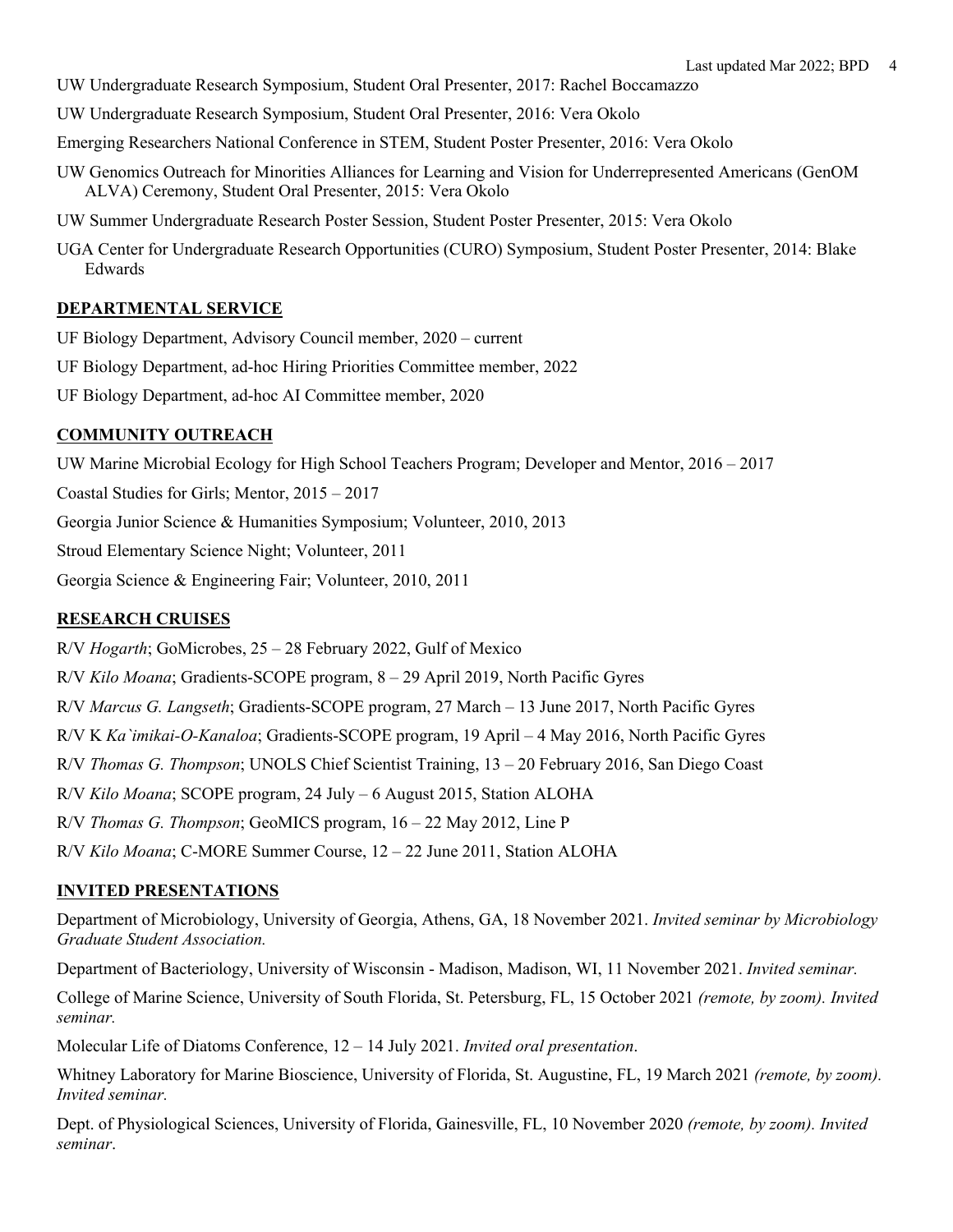Dept. of Marine Sciences, University of Georgia, Athens, GA, 2 November 2020 *(remote, by zoom)*. *Invited keynote seminar for 2020 Marine Sciences Graduate Student Association Symposium*.

Dept. of Geological Sciences, University of Florida, Gainesville, FL, 12 March 2020. *Invited seminar*.

Dept. of Biological Sciences, University of North Carolina Charlotte, Charlotte, NC, 28 February 2019. *Invited seminar*.

Dept. of Biology, University of Florida, Gainesville, FL, 24 January 2019. *Invited seminar*.

ASLO Ocean Sciences Meeting, Portland, OR; 11 – 16 February 2018**.** *Invited poster presentation*.

ASLO Aquatic Sciences Meeting, Honolulu, HI; 26 February – 3 March 2017. *Invited oral presentation.*

# **CONFERENCE PROCEEDINGS**

ASLO Ocean Sciences Meeting, remote by zoom; 24 February – 4 March 2022. *Oral presentation.*

ASLO Ocean Sciences Meeting, San Diego, CA; 16 – 21 February 2020. *Session Co-Chair: Biogeochemistry of DOM and DOM-Microbe Interactions.*

US Symposium on Harmful Algae, Orange Beach, AL; 3 – 8 November 2019**.** *Poster presentation*.

Molecular Life of Diatoms Conference, Norwich, United Kingdom; 14 – 18 July 2019. *Oral presentation*.

Marine Microbes Gordon Research Seminar & Conference, Lucca, Italy; 30 June – 6 July 2018. *Poster presentation*.

ASLO Ocean Sciences Meeting, Portland, OR; 11 – 16 February 2018. *Oral presentation*.

Molecular Life of Diatoms Conference, Kobe, Japan; 9 – 13 July 2017. *Oral presentation*.

Marine Microbes Gordon Research Seminar, Girona, Spain; 18 – 19 June 2016. *Co-chair & Discussion Leader.*

Marine Microbes Gordon Research Conference, Girona, Spain; 19 – 24 June 2016. *Discussion Leader.*

Marine Microbes Gordon Research Conference, Girona, Spain; 19 – 24 June 2016**.** *Poster presentation.*

EMBO/EMBL Symposium: A New Age of Discovery for Marine Microeukaryotes, Heidelberg, Germany; 26 – 29 January 2016. *Poster presentation.*

Molecular Life of Diatoms Conference, Seattle, WA; 7 – 10 July 2015. *Oral presentation.*

Marine Microbes Gordon Research Conference, Waltham, MA; 22 – 27 June 2014. *Poster presentation*.

Marine Microbes Gordon Research Seminar, Waltham, MA; 21 – 22 June 2014. *Oral presentation*.

Symposium on Aquatic Microbial Ecology, Stresa, Italy; 8 – 13 September 2013. *Poster presentation.*

Southeastern Branch American Society for Microbiology Meeting, Athens, GA; 25 – 27 October 2012. *Oral presentation*.

Marine Microbes Gordon Research Seminar & Conference, Lucca, Italy; 23 – 29 June 2012. *Poster presentation*.

Ocean Sciences Meeting, Salt Lake City, UT; 19 – 24 February 2012. *Poster presentation*.

# **WORKSHOPS & PROFESSIONAL DEVELOPMENT**

Simons Foundation SCOPE Program Annual Meeting, New York, NY, 2015, 2016, 2017, 2018, 2020-*online* Simons Foundation SCOPE-Gradients Program Workshop, San Francisco, CA, 2017 and Seattle, WA, 2019 UNOLS Chief Scientist Training Workshop & Cruise, San Diego, CA, 2016 EMBO/EMBL/MMI Postdoc & Graduate Student Summit, Heidelberg, Germany, 2016 Software Carpentry: Python Workshop, University of Washington, 2015 GEOMICS Workshop, Friday Harbor, WA, 2013 American Society for Microbiology Kadner Institute, San Jose, CA, 2013 Graduate Students and Postdocs in Science (GSPS) Annual Research Day Organizer, UGA, 2012 Center for Microbial Oceanography: Research and Education Summer Course, Honolulu, HI, 2011